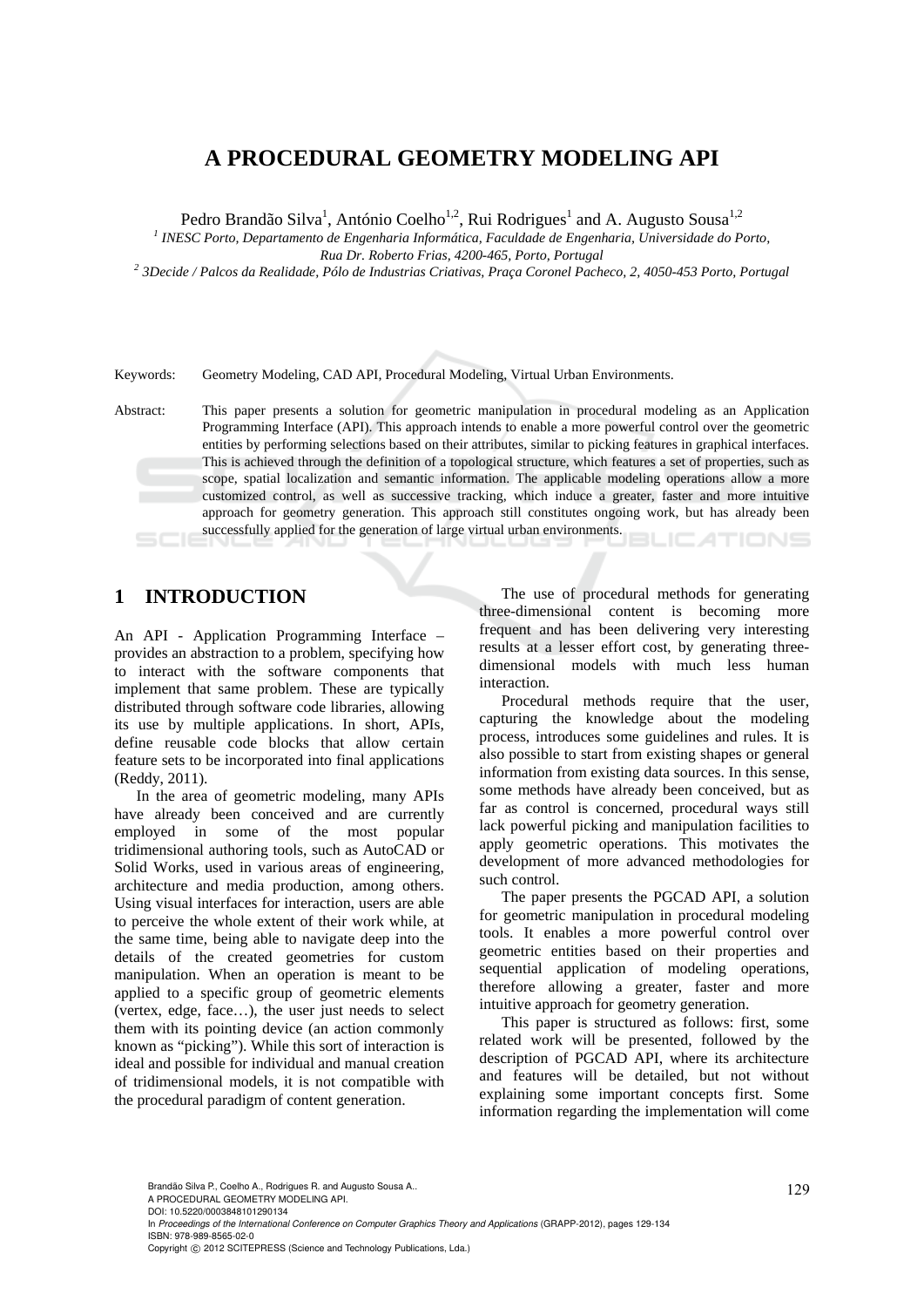next, followed by the results section, which includes its discussion. Lastly, the conclusions and some future work will be described.

## **2 RELATED WORK**

This subject fits into the area of Geometry Modeling Kernels on the one hand, as well as Procedural Modeling on the other hand, and both already possess an average number of interesting solutions by various researchers and companies.

The 3D ACIS Modeler (Spatial Corporation, 2011) is a commercial modeling component developed by Spatial Corporation. Among other features, the creators highlight their advanced surface and solid modeling capabilities, as well as their simple, flexible and interactive interface.

Parasolid is a commercially licensed geometric modeling kernel now proprietary of Siemens PLM Software (Siemens PLM Software, 2010). It advertises many surface manipulation tools, Boolean operators, extrusion, embossing, patterning, lofting, sweeping, thickening, hollowing and many other modeling operations.

Open Cascade (OPEN CASCADE S.A.S., 2011) is a powerful CAD component developed by Open CASCADE S.A.S., and consists in free open source C++ libraries. Among other features, their topological structure is stressed, along with the various modeling operations, primitive instantiation and rendering capabilities.

SMLib (Solid Modeling Solutions Inc., 2011) is another geometry modeling kernel, developed by Solid Modeling Solution Inc., based in NURBS curves and surfaces combined with a topological non-manifold structure. The company emphasizes the choice over a Boundary representation which induced the possibility to model any tridimensional model, and with high efficiency.

IRIT (Elber, 2009) is a solid geometry modeling environment that allows 3D modeling based on primitives and Boolean operations to connect them (CSG – Constructive Solid Geometry). Its original creator, Gershon Elber, stresses also its simultaneous potential for freeform curve and surface manipulation tools.

Although the mentioned list of tools is not, by any means, extensive, it contains an overview on the most popular geometry modeling tools, enumerating some of the its most interesting and powerful features any modeler should possess. However, as said, the paradigm is not procedurally-oriented.

On the other hand, concerning the area of

procedural modeling, there is also a considerable amount of work.

L-Systems (an acronym for Lindenmayer Systems) are amongst the most popular approach for procedural generation in computer graphics, having been initially employed, by Aristid Lindenmayer in the simulation of plant and organism growth (Prusinkiewicz & Lindenmayer, 1996). The behavior of the development sequence of an L-System can be parameterized and configured, allowing the control over the modeling processes. Parish and Müller employed the same methodology to generate extensive street networks (Parish & Müller, 2001). Geospatial L-Systems (Coelho, Bessa, Sousa, & Ferreira, 2007) are an extension of parametric L-Systems which incorporates spatial awareness. This approach combines the ability of data amplification provided by the L-Systems with the geospatial awareness of geospatial systems.

Wonka et al. introduced the split grammars (Wonka, Wimmer, Sillion, & Ribarsky, 2003), a new type of parametric set grammar based on the concept of shape brought up by Stiny and Gips (Stiny, 1980; Stiny & Gips, 1972), also with applications in the field of modeling architectural buildings. He also presented an attribute matching system oriented by a control grammar, offering the flexibility required to model buildings with many different styles and designs. Based on this work, Müller et al. developed the CGA Shape (Müller, Wonka, Haegler, Ulmer, & Gool, 2006), a shape grammar capable of producing extensive architectural models with high detail. The CGA Shape is a sequential grammar (such as the Chomsky Grammar (Chomsky, 1956)), therefore all the production rules are applied in sequence, in order to allow the characterization of the structure. The implementation of the CGA Shape is integrated in the CityEngine framework (Procedural Inc., 2009). Considering that text-based shape definitions were impractical to use by most artists, Lipp presented in (Lipp, Wonka, & Wimmer, 2008) a visual editing system which introduced traditional modeling techniques, allowing a more intuitive and powerful control over each grammar aspect.

## **3 THE PGCAD API**

PGCAD is a geometric modeling kernel oriented for procedural modeling. Its name stands for Procedural Generation Computer-Aided Design and aims at providing a more powerful control over the development of procedural modeling processes, by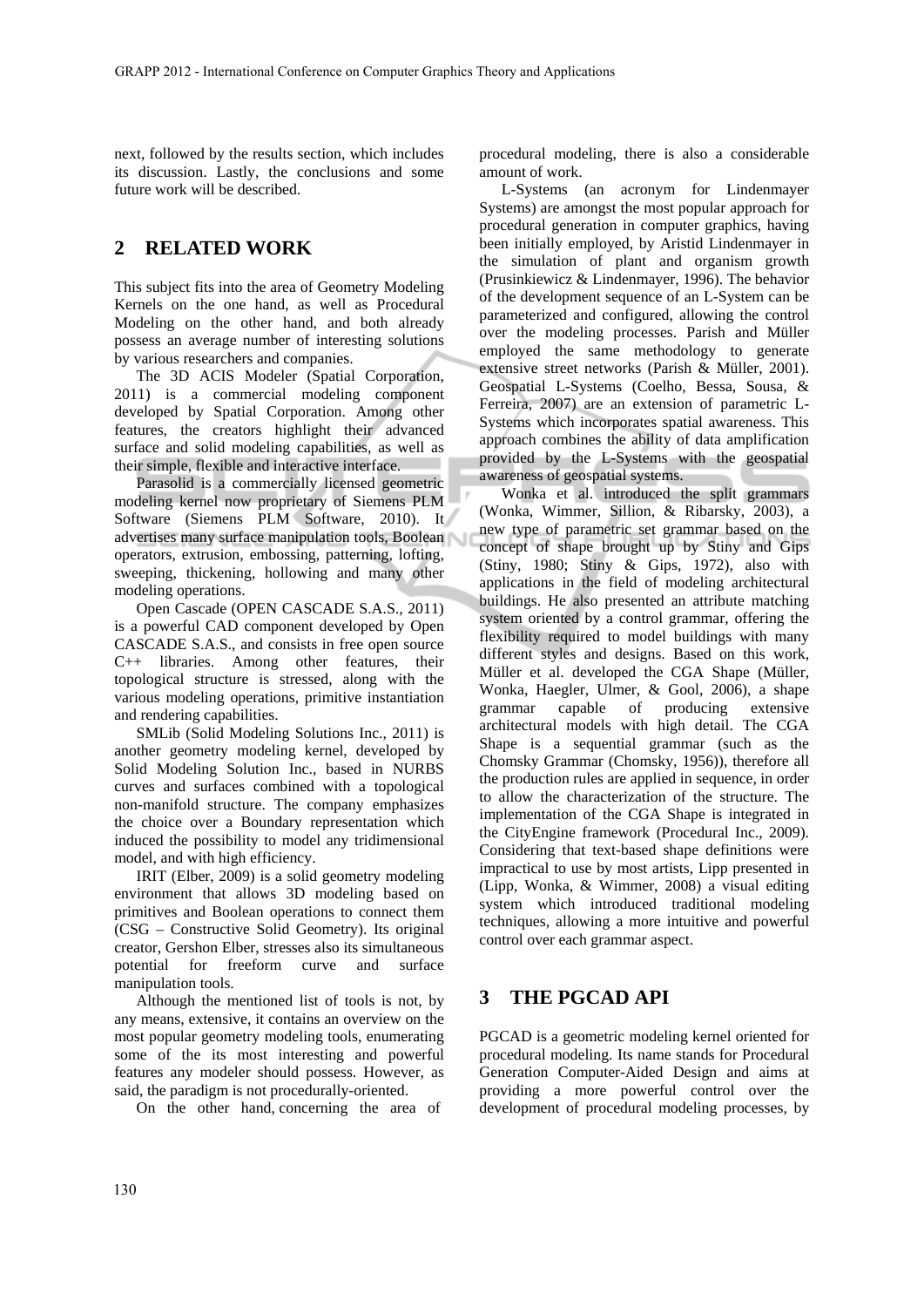allowing actions and operations to be executed based on each element properties and previously applied operations. This is only possible due to the objectoriented nature of all PGCAD-involved elements.

Before the overall features can be explained, it is necessary for some architecture basics to be presented.

### **3.1 Topology**

PGCAD topological structure is based on a polygon mesh representation, having been inspired by Open CASCADE (OPEN CASCADE S.A.S., 2011) and OGC's *Simple Features* (Open Geospatial Consortium Inc., 2006) specification. The conceived modeling kernel has therefore the following basic geometric elements:

**Shape:** The basic, not instantiable, abstract element, from which all the remaining ones inherit from, sharing therefore some common attributes.

**Vertex:** A single point in 3D space owning, in its simplest form, a reference to its position.

**Edge:** A line connecting two vertices. By definition, an edge does not possess an orientation.

**Wire:** A set of connected and sequential edges, joined by common vertices.

Face: A planar polygon, having its external boundary defined by a closed, non self-intersecting wire, and a set of internal holes, also defined as by wires with the same requirements.

**Shell:** A set of faces connected by their edges or wires.

**Solid:** A closed shell of planar faces, therefore a polyhedron.

**Compound:** An element which groups sets of shapes, including other compounds.

#### **3.2 Shape Properties**

Besides the geometrical component, the concept of shape in PGCAD relies on four fundamental aspects: scoping, materials, spatial localization and semantics.

The purpose of scope is to store information concerning the orientation and size of the shape, a concept similar to the one found in the CGA Shape (Müller, et al., 2006). In short, each shape has a reference for its coordinate system, in order to facilitate operations internal to the structure of the shape (for example, texture mapping). According to the type of shape, the scope format may vary, but is in most cases defined by a point of origin and 3 sized axes, which can indicate also the dimension of a line, bounding rectangle or bounding box, depending on the type of shape (see Figure 1).



Figure 1: Shape scoping in PGCAD, exemplified for faces (a) and solids (b). Note that on (a) the z-axis vector is not displayed, since it is of zero size.

Spatial localization in PGCAD is essential in order to achieve spatial awareness features. This concept consists in allowing shapes to be aware of their surrounding elements, a fact that might be important when operating on the shape. Supposing that one's goal is to connect a vertex with all its neighboring ones within a certain distance, such operation could use spatial awareness to avoid the need to indicate each one of the items to connect to.

Another, not exactly related, property of shapes is its material. Each can possess certain lighting and rendering options, such as color, light reflectance (ambient, diffuse, specular), shininess, texture, etc., which can be afterwards be interpreted by the renderer to visualize the shapes.

Finally, and perhaps the most important characteristic of shapes is the possibility to continuously store semantic information. Each shape has a container of "Labels", each being able to hold a set of key-value pairs related to its meaning, location, applied operations or any other fact. Labeling can be done at any time, being especially useful to keep track of a model's evolution process. In the end, by having additional semantics, the integration of the generated geometry with more interactive applications could be done more easily.

#### **3.3 Shape Properties**

The development of shapes can be done in two ways. One strategy is to manually create complex shapes by joining more basic shapes through their direct references. For instance, starting with a list of vertices:

L1 = [Vertex(0,0,0), Vertex(0,5,0), Vertex(5,0,0)] (1)

One can transform it into a wire:

$$
W1 = \text{Wire}(L1) \tag{2}
$$

And afterwards into a face:

$$
F1 = Face(W1)
$$
 (3)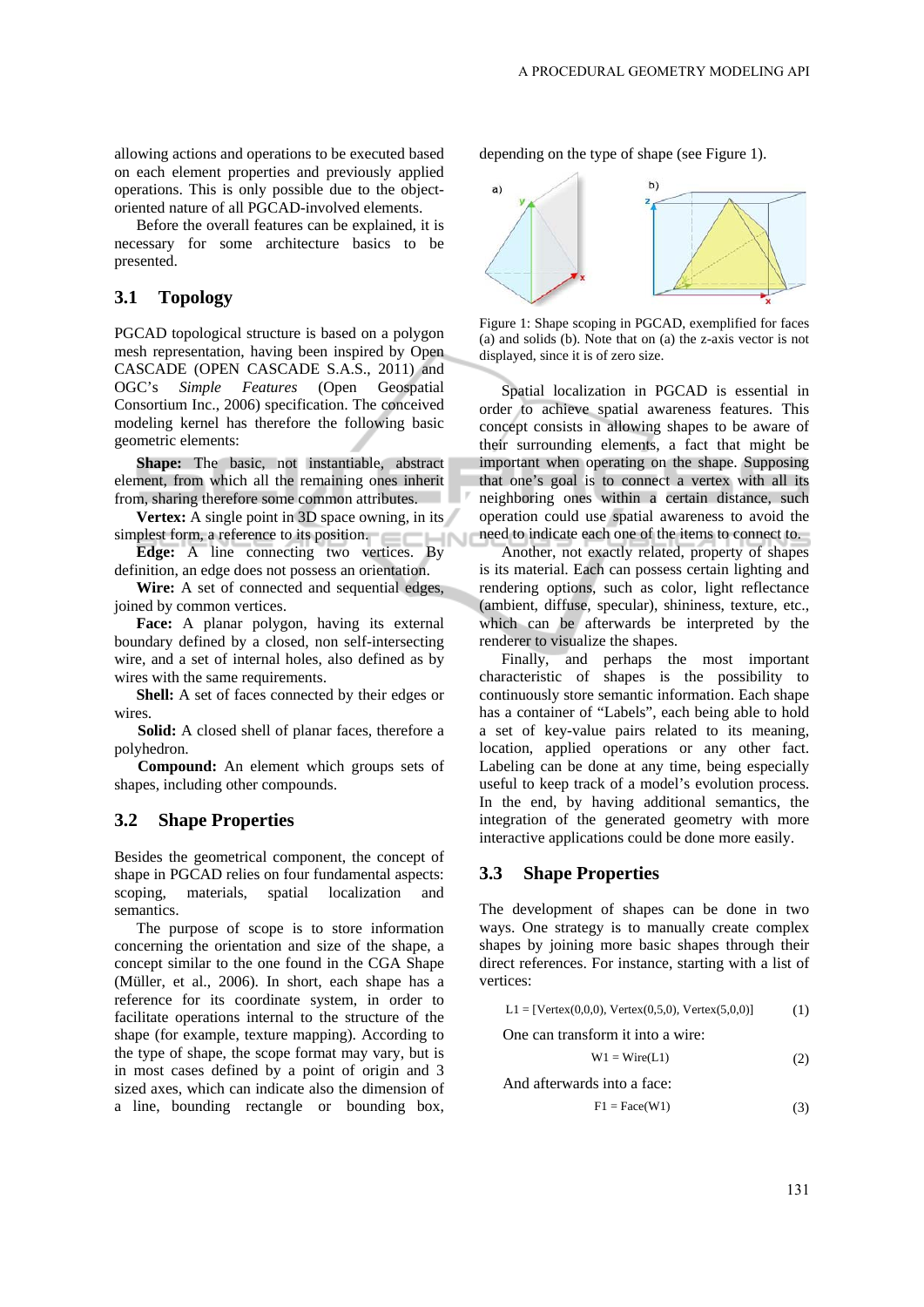and so on, always using direct references to the shapes. In theory, it is possible to build very complex models using this approach. However, although this is essential for the first steps and usable as long as there are a reduced number of shapes, it is not effective when masses of shapes are considered.

A second methodology, supported by PGCAD, is to use modeling operations, similar to what can be found in any geometry modeling API. PGCAD, however, features two major differences in how operations can be applied:

- 1. Operations can be applied to entire sets of shapes, which follow a specific condition;
- 2. Operations can be applied to entire sets of shapes, where the parameters can be based on each shape's properties.

Modeling operations are objects, which can be instanciated as such. This allows a greater set of parameters to be added, without the need to define multiple object constructors.

To better explain the concept of operation, an example of face extrusion will be presented. Considering a list of shapes Ls1, an operation instance (which must be given a tag), receiving this list as shape data input.

$$
Extr1 = FaceExtrusion("Extr1", Ls1)
$$
 (4)

This operation will only consider faces, ignoring any other types of shape that the list may contain. If additional filters are intended, they must be specified:

Extr1.SetCondition(shape 
$$
\Rightarrow
$$
 ((Face)shape).  
\narea  $> 20 \parallel 2 > 5 \parallel$  (5)

\nmyVariable  $== 15$ 

The definition of conditions can be achieved through lambda expressions, which allow the condition to be based on each shape property, a simple Boolean expression or by using external variables (5).

 So far no extrusion value has been defined. That constitutes another interesting feature of PGCAD. While the value can be the same for all the selected faces (6), it can also be defined base on each face's properties (7):

$$
Ext1. SetValue(Vector(0,0,10)) \tag{6}
$$

$$
Ext1. SetValue(shape \implies ((Face) shape).normal * 10) \tag{7}
$$

Once the operations properties have been defined, the process may start.

$$
Ls2 = Extr1.Apply()
$$
 (8)

The output is a list of shapes, which includes all shapes, including:

- The non-face shapes;
- The faces which did not match the conditions;
- The original faces which were operated on;
- The newly created faces.

Out of this list it would be now useful to select them apart. This is possible due to the automatic labeling, where labels are applied to all generated elements according to a specific mapping, which is different according to the modeling operation. In case of face extrusion, where shells, faces, rings, edges and vertices are created, labeling occurs as demonstrated in Figure 2.



Figure 2: Automatic labeling of a holed face, after being extruded. Due to the high number of shapes and labels, only a demo subset is shown.

It is possible to query the list of shapes according to the applied labels. There is a common key-value combination that has been added to all the shapes that have been created in the process of face extrusion: "Operation" => "Extr1", based on the indicated parameter at the beginning of the action (See (4)). Filtering such shapes can be done in the following way, also using lambda expressions:

$$
Ls3 = Ls2. Where(shape => shape.Labels.Exists(\n label => label["Operation"] == "Ext1"))
$$
\n(9)

However, it is important to understand what kind of shapes was actually added in the process of the modeling operation. In the case of face extrusion, a shell shape is added, which means that Ls3 contains now only the shells. They must now be unfolded to the intended type.

$$
Ls4 = CreateShapeList(Ls3, ShapeType.Edges)
$$
 (10)

In (10) a list of edges was created, by unfolding the higher order shapes (shells into faces, faces into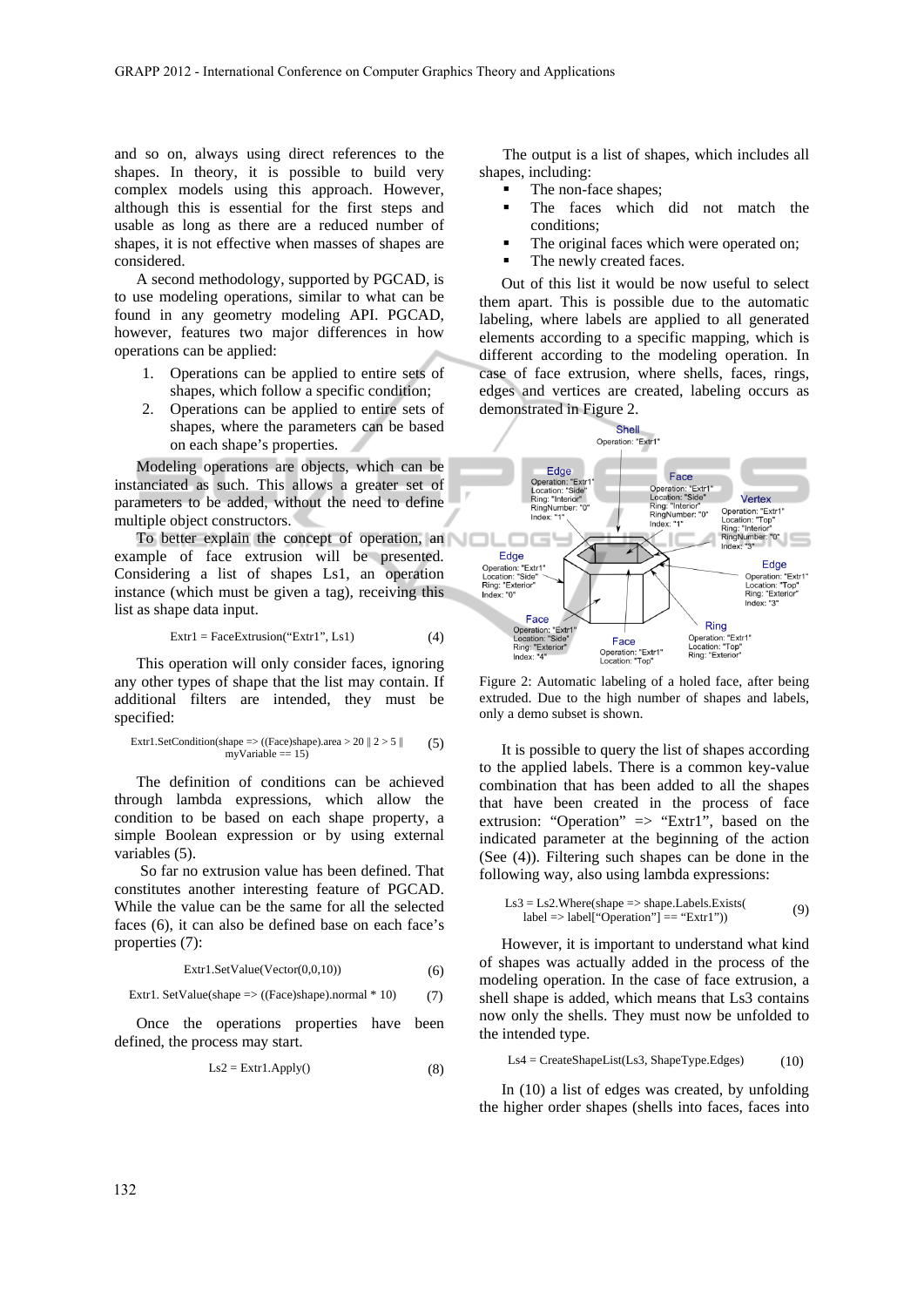rings, rings into edges), and discarding them. It is now possible to select, for instance, the vertical edges at the inner side of the model through the following statement (based on Figure 2):

$$
Lsf = Lsf. Where(shape \implies shape.Labels.Exists(\n label \implies label["Location"] == "Side" && (11)\n label["RingNumber"] == 0))
$$

### **4 IMPLEMENTATION**

PGCAD has been implemented in Microsoft's .NET C# 4.0, whose managed, object-oriented nature facilitated its topological definition and integration. One of its most useful features, which made this API flexible query definition possible, is Microsoftspecific extensible, general-purpose language LINQ (language-Integrated Query), as well as the possibility to use Lambda Expressions. Both these features influenced also PGCAD's approach and syntax, due to their ease of use and effective application.

In order to be able to visualize the produced results, the Microsoft XNA Framework (Microsoft Corporation, 2011), a popular game development framework, was used. An intermediate layer between PGCAD and XNA has been conceived, in order to integrate the geometric kernel's topological elements to the rendering engine data structures.

Such approach makes it directly possible for the API to be used in digital games.

### **5 RESULTS AND DISCUSSION**

As a starting example to test PGCAD's methodology and specification, an application focused on the popular research area of virtual urban area generation has been conceived (Coelho, et al., 2007; Müller, et al., 2006; Procedural Inc., 2009; Wonka, et al., 2003).

By starting with some real-world GIS Data, the geometries were imported and converted using PGCAD's import and conversion capabilities. The used information concerned building, block and road information, which had to be correctly integrated using PGCAD's spatial localization abilities.

At this point, PGCAD only supports a limited number of modeling operations, such as extrusion, texture mapping, geometric transformations, roof construction and material application. Still, they are enough to produce quality models, as it can be seen in Figure 3.



Figure 3: Application of the PGCAD geometry kernel to the procedural modeling of the downtown of the city of Porto, Portugal.

Concerning the efficiency of the modeler, PGCAD appears to perform very well. Although the number of applied operations per object (building, block or street) was reduced, it is important to consider the total number of objects. Table 1 indicates the measured times for different-sized city areas. It is important to note that, since information is loaded from a GIS data source, disk access must also take place, and is included in the measured times. Also, many optimizations can still be done.

Table 1: Performance test of PGCAD on a Intel Core 2 Duo 2,53Ghz, 3GB RAM, Windows 7 32-bit Laptop.

| Area             | Time               | Loading<br>Time | Generation<br>Time | Base<br>Entities | Faces | Vertices |
|------------------|--------------------|-----------------|--------------------|------------------|-------|----------|
| 1 ha             | 636ms              | 323ms           | 313ms              | 74               | 1053  | 2299     |
| 5ha              | 838ms              | 400ms           | 438ms              | 242              | 3764  | 7906     |
| 10 <sub>ha</sub> | 1000ms             | 493ms           | 507 <sub>ms</sub>  | 478              | 7355  | 15165    |
| 100ha            | 2985 <sub>ms</sub> | 1345ms          | 1640ms             | 2198             | 32413 | 67890    |

Its speed suggests that it could be employed for real-time generation in virtual reality applications, such as games, where the virtual environment is created on-the-fly.

## **6 CONCLUSIONS AND FUTURE WORK**

In this paper, the PGCAD API has been presented as a new geometric modeling solution for procedural tools whose main characteristic lies on the powerful control given over the manipulated geometric entities. This is achieved through its intuitive